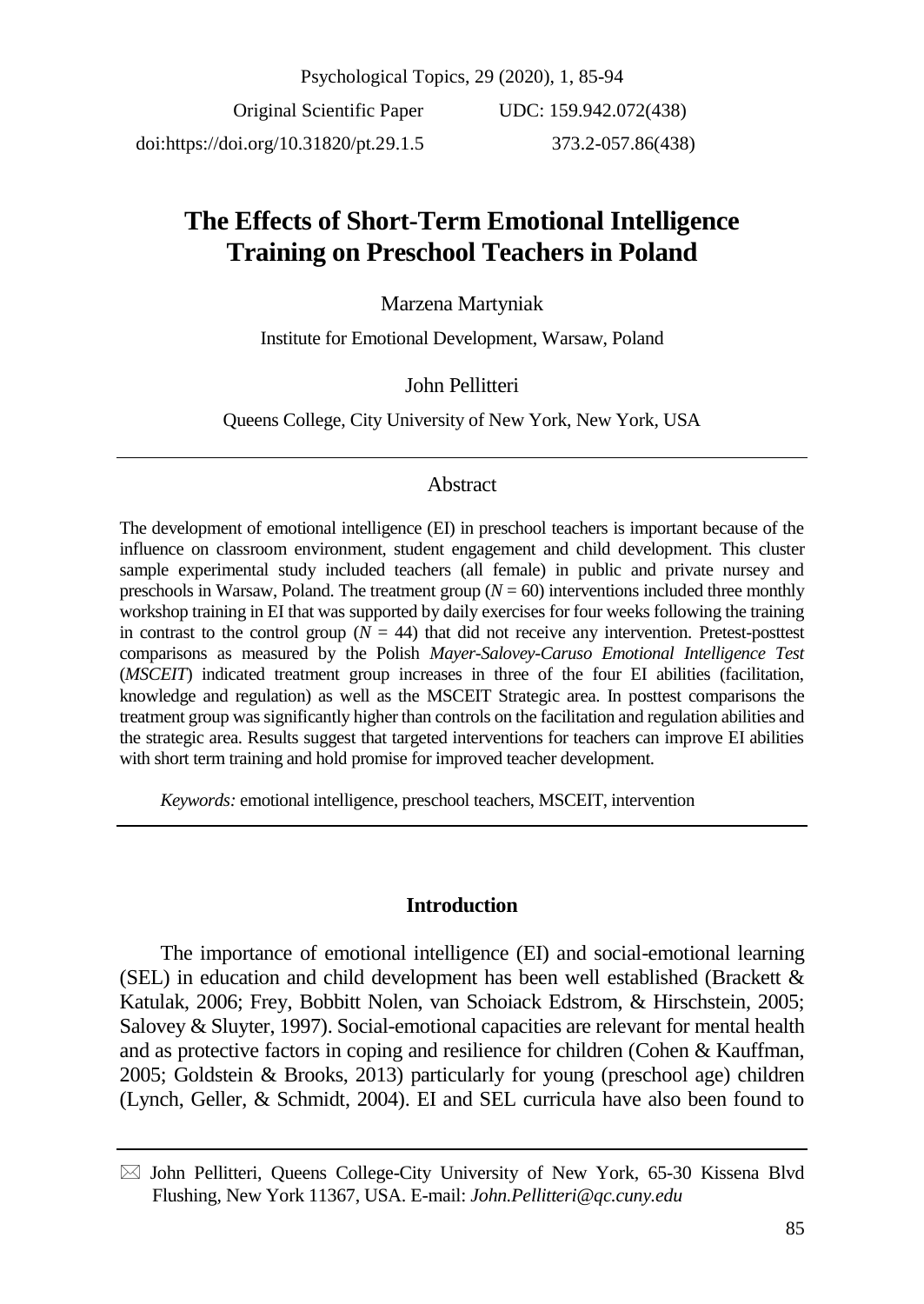impact academic learning. In a meta-analytic study involving 213 school-based SEL programs, Durlak, Weissberg, Dymnicki, Taylor, and Schellinger (2011) found that SEL programs led to an 11% increase in academic performance.

Despite these findings, there are varying degrees to which EI has been embraced in educational curricula at different grade levels. The extension of EI curricula from elementary grades to younger children in pre-school and nursery schools is developing (Gershon & Pellitteri, 2018; Rivers, Tominey, O' Bryon, & Brackett, 2013; Ulutas & Omeroglu, 2007) but continued research at the preschool grade level is necessary. In addition, there are differences between various countries in the degree to which EI is recognized and embedded in education as well as the larger society.

An important factor in the delivery of EI and related interventions in schools is the role of the teacher. Not only are teachers usually responsible for delivering EI curriculum to students but they also model EI behaviours and create classroom environments that are conducive to students' academic learning and emotional development. A notable finding from the Durlak et al. (2011) meta-analysis found that caring support from teachers in their relationships with students was significant. McCormick, Cappella, O'Connor, and McClowry (2015) identified emotional support and classroom organization as factors contributing to academic achievement.

Bracket and colleagues (Brackett, Reyes, Rivers, Elbertson, & Salovey, 2011; Reyes, Brackett, Rivers, White, & Salovey, 2012) examined EI curricula in schools and the reciprocal relationships between classroom emotional climate with student conduct and academic grades. They found that these relationships were mediated by teacher affiliation and student engagement respectively. Hagelskamp, Brackett, Rivers, and Salovey (2013) found that treatment group classes using the RULER curriculum over a 2-year period improved classroom emotional support as well as organizational and instructional support over control conditions. These findings illustrate the important role of teachers and the classroom environment in the creation and maintenance of the emotional climate. As the key facilitators in the classroom, teachers' impact on the environment comes through emotion-based interactions. This, in turn, highlights the importance of developing EI in teachers.

EI interventions directed toward students and classroom improvement not only include the teacher as a facilitator but can also facilitate teachers' EI development. Castillo, Fernández-Berrocal, and Brackett (2013) in a study in Spain examined variables such as burnout for teachers in a treatment condition using the RULER curriculum versus a control (E-Learning) condition. They found significant gains on several variables for teachers in the treatment group, suggesting that EI curricula have implications for improving the quality of teaching practices and professional development. The importance of EI training for teachers has been established (Dolev & Leshem, 2016; Palomera, Fernandez-Berrocal, & Brackett, 2008).

The current study builds upon these findings of teacher training and examines the effectiveness of a 3-month EI intervention for preschool teachers. The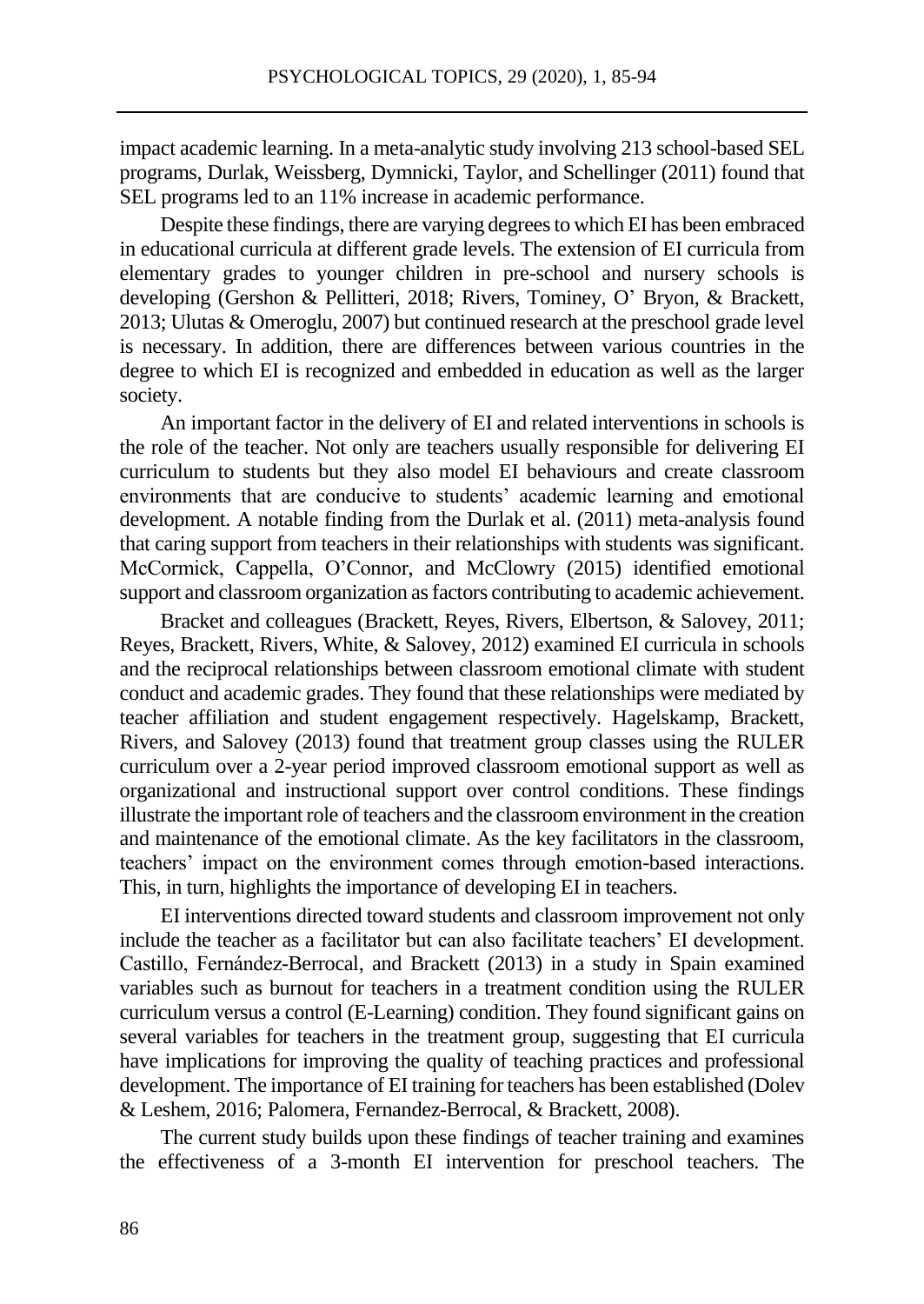intervention was based on the abilities model of EI (Mayer & Salovey, 1997). The study is part of a larger project of developing EI in the educational system in Poland. The purpose is to contribute to the literature on EI in Polish education and extend EI applications to the preschool level.

## **Method**

# **Participants**

Participants were nursery and preschool teachers from 18 schools in Warsaw. All participants were female with age ranges between 25 and 55 ( $M<sub>age</sub> = 32.5$ ). The total participants after attrition were 104 (60 in treatment group and 44 in control conditions). The initial number of participants in the groups was larger (66 treatment group and 61 control group), however, several participants did not complete the posttest because they were no longer employed at the schools or chose to withdraw from the study. Other participants did complete both pre and posttest measures, however, their responses were incomplete so their MSCEIT results could not be adequately scored. Only participants with completed measures at both times of assessment were retained in the study. One possible difference for the lower attrition rate in the treatment group (9%) versus the control group (27%) is that the former was engaged through the treatment intervention and was presumably more invested in the study, whereas the latter did not have an on-going contact with the researcher over the three months.

# **Instruments**

*Mayer-Salovey-Caruso Emotional Intelligence Test (MSCEIT*) is an abilitybased performance measure that yields four hierarchical levels of scores (Mayer, Salovey, & Caruso, 2002). At the first and lowest level of the test structure are eight separate tasks that require the participant to perform an EI ability such as identify faces in pictures or answer questions about emotion concepts or emotional skills. The next level includes the four ability scores (branches) that are each comprised of two task scores. The four abilities are (1) *perception,* which requires the accurate identification of emotions in faces and visual scenes, (2) *facilitation,* which includes sensory access to feelings and emotional planning in social situations, (3) *knowledge,* which comprises a conceptual understanding of complex emotions and transitions, and (4) *regulation,* which includes the abilities to manage emotional states in oneself and in others. The third level of the MSCEIT structure is the area scores. The first two abilities (perception and facilitation) form the Experiential Area that refers most predominantly to processing the intake of emotional information. The third and fourth abilities (knowledge and regulation) comprise the Strategic Area score which represents adaptive actions based on emotions. The total score at the fourth and highest level is derived from the two area scores.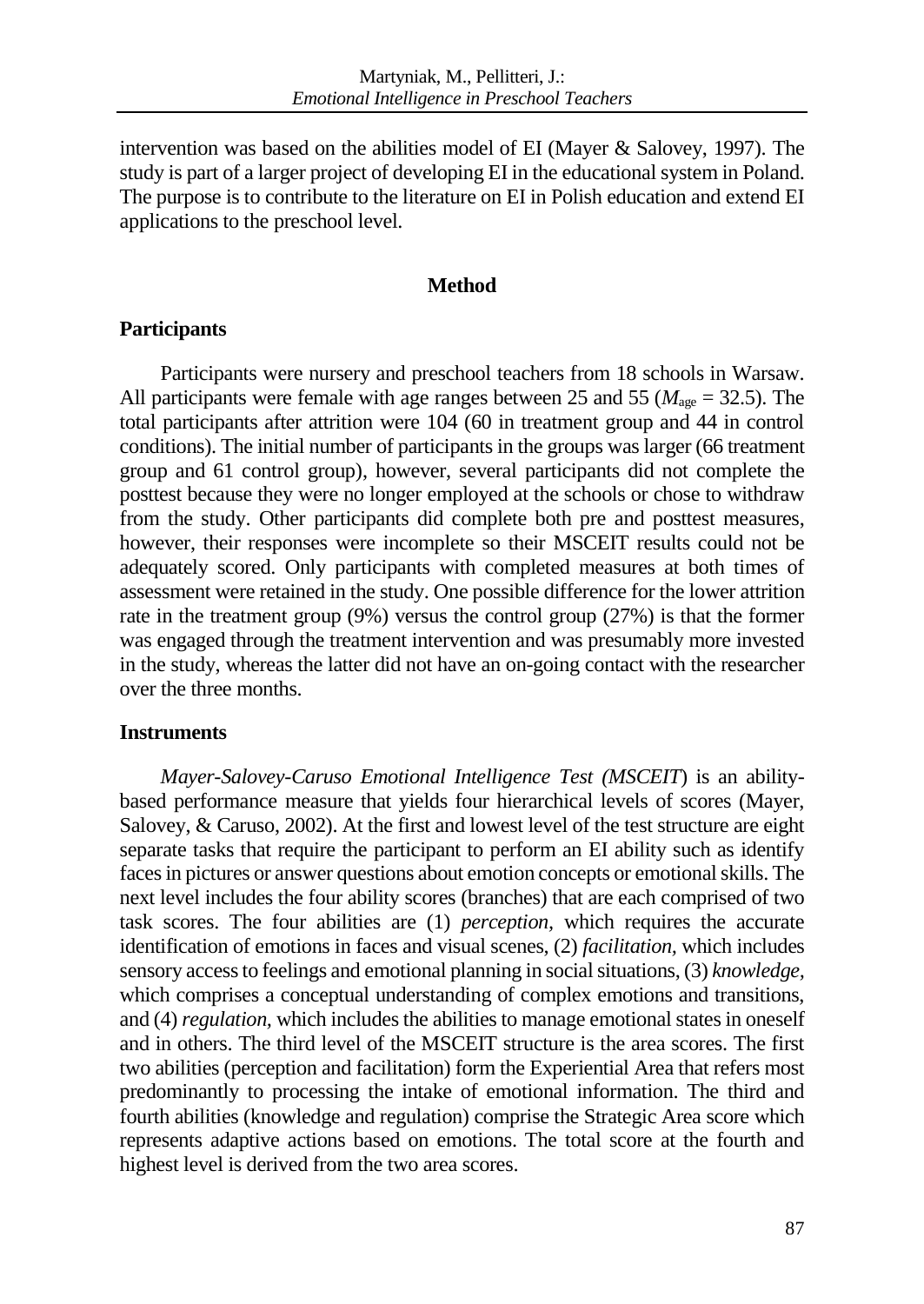The scoring method for the study was consensus scoring based on the means of the test's norm groups. Reliability and validity for the MSCEIT were established through factorial, predictive and discriminant comparisons in numerous studies as described by Mayer et al. (2002).

*Demographic Questionnaire* obtained basic information on participants. Additional measures were administered as part of a larger study but only the preliminary findings on the main effect are available and are analysed and reported here.

## **Procedure**

Participants were assigned to treatment or control conditions by a cluster sampling of schools. Teachers in the treatment conditions attended the workshops in a central location. The treatment group intervention included three monthly full-day EI training workshops with short daily follow-up exercises (five times per week) that were administered through e-mails for four weeks following the training. Control group participants did not receive any interventions.

### **Results**

Analyses included independent sample *t*-tests for pretests and posttests analyses and paired sample *t*-tests for pre-post analyses of treatment and control groups.

Table 1 reports the descriptive statistics of the dependent variable for the treatment and control groups. The group comparisons were conducted at the level of MSCEIT abilities, areas and total scores. The independent *t*-test comparisons for the pretests as reported in Table 2 indicate that there were no significant differences between treatment and control groups on any of the EI abilities measure (MSCEIT) variables. This suggests that there were equivalent levels of EI abilities before treatment intervention.

| ۹<br>۰,<br>×<br>× |  |
|-------------------|--|
|-------------------|--|

|                             | N  | M     | SD    |        |
|-----------------------------|----|-------|-------|--------|
| <b>Treatment Group</b>      |    |       |       |        |
| Perception Ability          | 59 | 93.07 | 15.51 | 240.71 |
| <b>Facilitation Ability</b> | 59 | 92.45 | 11.91 | 141.92 |
| Knowledge Ability           | 60 | 87.27 | 8.64  | 74.82  |
| <b>Management Ability</b>   | 59 | 85.42 | 8.73  | 76.21  |
| <b>Experiential Area</b>    | 58 | 91.30 | 13.25 | 175.65 |
| Strategic Area              | 59 | 85.77 | 6.98  | 48.85  |
| <b>MSCEIT Total</b>         | 57 | 86.42 | 9.46  | 89.49  |

*Descriptive Statistics of Mayer-Salovey-Caruso Emotional Intelligence Test (MSCEIT)*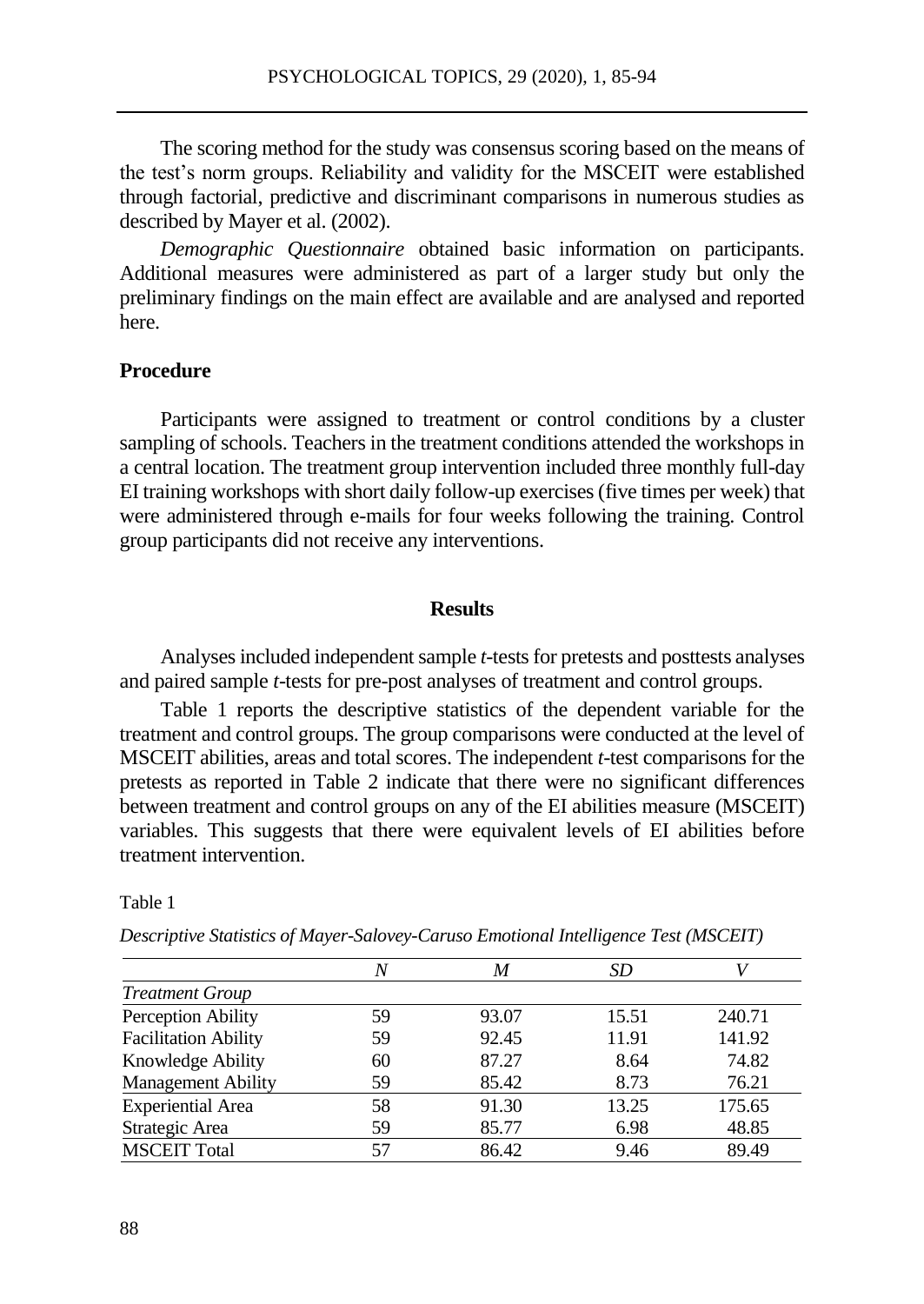|                             | N  | M     | SD    |        |
|-----------------------------|----|-------|-------|--------|
| Control Group               |    |       |       |        |
| Perception Ability          | 43 | 96.33 | 15.67 | 245.68 |
| <b>Facilitation Ability</b> | 43 | 89.91 | 12.87 | 165.88 |
| Knowledge Ability           | 44 | 88.89 | 11.94 | 142.63 |
| <b>Management Ability</b>   | 42 | 83.25 | 11.64 | 135.54 |
| <b>Experiential Area</b>    | 43 | 92.45 | 14.47 | 209.45 |
| Strategic Area              | 42 | 84.84 | 11.86 | 140.81 |
| <b>MSCEIT Total</b>         | 41 | 85.41 | 11.56 | 133.75 |

Martyniak, M., Pellitteri, J.: *Emotional Intelligence in Preschool Teachers*

Table 2

*Independent Samples T-Test for Treatment and Control Group MSCEIT Pretests*

|                             | t-test  |       |      | Mean Difference <i>S.E.</i> Difference |      |
|-----------------------------|---------|-------|------|----------------------------------------|------|
| Perception Ability          | $-1.04$ | 100   | .299 | $-3.26$                                | 3.12 |
| <b>Facilitation Ability</b> | 1.02    | 100   | .306 | 2.54                                   | 2.47 |
| Knowledge Ability           | $-0.76$ | 74.12 | .446 | $-1.62$                                | 2.11 |
| <b>Regulation Ability</b>   | 1.02    | 72.21 | .312 | 2.16                                   | 2.12 |
| <b>Experiential Area</b>    | $-0.41$ | 99    | .69  | $-1.14$                                | 2.77 |
| Strategic Area              | 0.45    | 61.11 | .64  | 0.93                                   | 2.04 |
| <b>MSCEIT Total</b>         | 0.47    | 96    | .63  | 1 01                                   | 2.12 |

The control group pretest - posttest paired sample *t-*test comparisons (See Table 3) indicate that no significant within-group difference occurred during the course of the study.

#### Table 3

*Paired Samples T-Test for Control Group MSCEIT Pretest - Posttests*

|                           | M      | SD    | S.E. | t-test  | df |      |
|---------------------------|--------|-------|------|---------|----|------|
| Pair 1 Perception O1-O2   | .79    | 18.15 | 2.76 | 0.28    | 42 | .777 |
| Pair 2 Facilitation O1-O2 | $-.47$ | 11.82 | 1.80 | $-0.26$ | 42 | .794 |
| Pair 3 Knowledge O1-O2    | .36    | 7.10  | 1.07 | 0.34    | 43 | .734 |
| Pair 4 Regulation O1-O2   | $-.41$ | 4.41  | 0.68 | $-0.60$ | 41 | .550 |
| Pair 5 Experiential O1-O2 | .68    | 16.32 | 2.48 | 0.27    | 42 | .783 |
| Pair 6 Strategic O1-O2    | .11    | 5.97  | 0.92 | 0.12    | 41 | .901 |
| Pair 7 MSCEIT Total O1-O2 | .18    | 9.39  | 1.46 | 0.12    | 40 | .901 |
|                           |        |       |      |         |    |      |

*Note.* O1 = Observation 1 (pretest); O2 = Observation 2 (posttest); *S.E.* = standard error mean.

Table 4 illustrates the treatment group pretest - posttest comparisons. The treatment intervention is associated with significant increases in three of the four MSCEIT branches (facilitation, knowledge, regulation) as well as one area score (Strategic).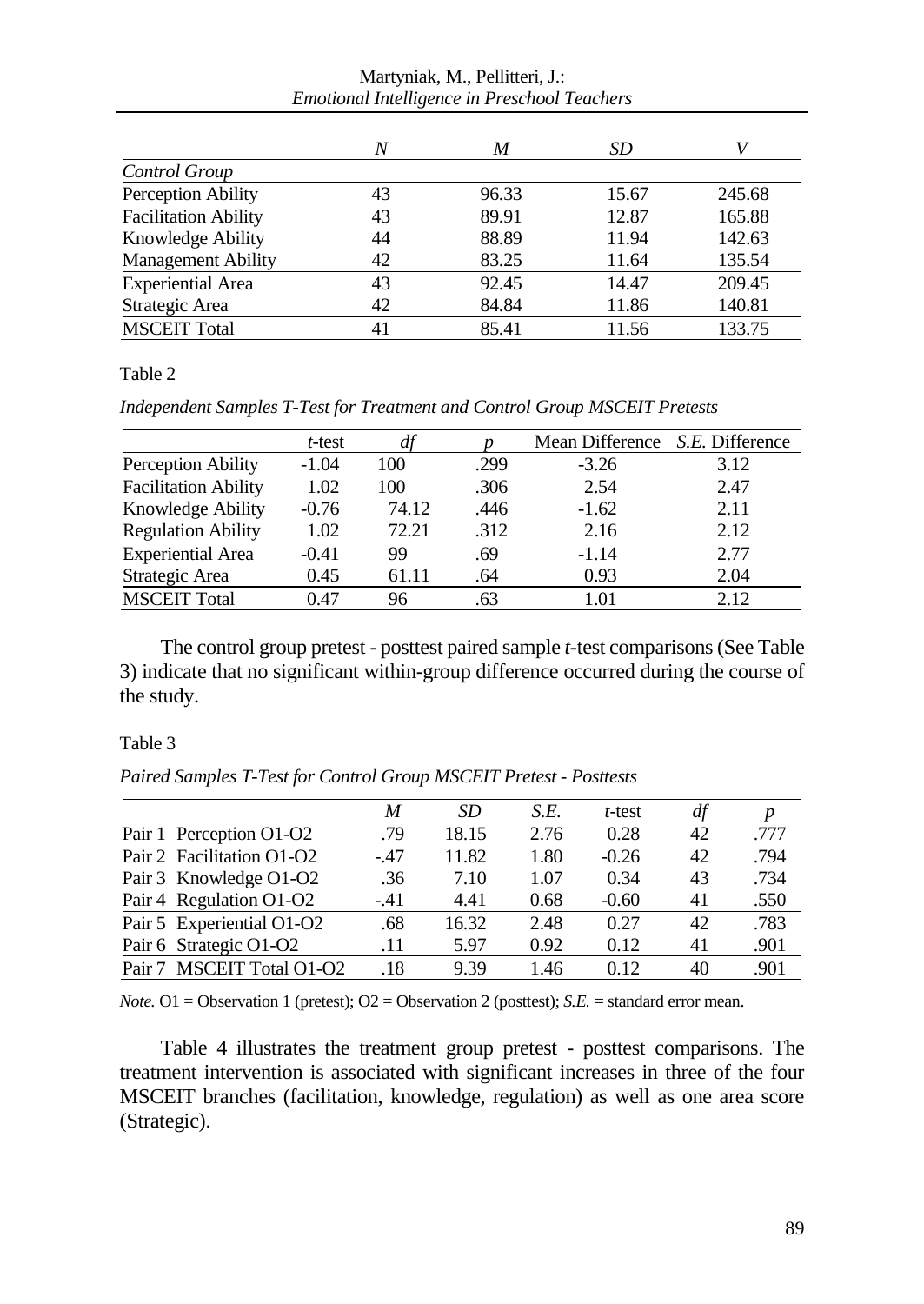#### Table 4

|                           | M       | SD    | S.E. | t-test  | df |           |
|---------------------------|---------|-------|------|---------|----|-----------|
| Pair 1 Perception O1-O2   | 2.89    | 17.85 | 2.34 | 1.23    | 57 | .222      |
| Pair 2 Facilitation O1-O2 | $-4.54$ | 14.57 | 1.91 | $-2.37$ | 57 | $.021*$   |
| Pair 3 Knowledge O1-O2    | $-4.05$ | 10.15 | 1.31 | $-3.08$ | 59 | $.003***$ |
| Pair 4 Regulation O1-O2   | $-3.88$ | 10.86 | 1.42 | $-2.72$ | 57 | $.009**$  |
| Pair 5 Experiential O1-O2 | $-.61$  | 14.74 | 1.97 | $-31$   | 55 | .757      |
| Pair 6 Strategic O1-O2    | $-4.00$ | 8.28  | 1.08 | $-3.68$ | 57 | $.001**$  |
| Pair 7 MSCEIT Total O1-O2 | $-2.47$ | 9.90  | 1.34 | $-1.83$ | 53 | .072      |

*Paired Sample T-Tests for Treatment Group MSCEIT Pretest - Posttest*

*Note.* O1 = Observation 1 (pretest); O2 = Observation 2 (posttest); *S.E.* = standard error mean; \**p* < .05;  $*^*p < .01$ .

Three of the four significant variables that increased in the treatment intervention were significant compared to the control group. Two abilities (facilitation and regulation), as well as one areas score (Strategic), were significantly higher, as reported in Table 5.

#### Table 5

*Independent Samples T-Tests for Treatment and Control Group MSCEIT Posttests*

|                             | t-test  |     |         | Mean Difference <i>S.E.</i> Difference |      |
|-----------------------------|---------|-----|---------|----------------------------------------|------|
| Perception Ability          | $-1.56$ | 101 | .121    | $-4.25$                                | 2.72 |
| <b>Facilitation Ability</b> | 2.50    | 100 | $.014*$ | 6.61                                   | 2.64 |
| Knowledge Ability           | 1.25    | 102 | .211    | 2.79                                   | 2.22 |
| <b>Regulation Ability</b>   | 2.35    | 100 | $.020*$ | 5.33                                   | 2.26 |
| <b>Experiential Area</b>    | 0.15    | 99  | .874    | 0.36                                   | 2.32 |
| Strategic Area              | 2.54    | 100 | $.012*$ | 5.08                                   | 1.99 |
| <b>MSCEIT Total</b>         | 1.87    | 97  | .065    | 3.99                                   | 2.13 |

*Note.*  $^*p < .05$ ;  $^*p < .01$ .

### **Discussion**

The results indicate that the 3-month EI training intervention for teachers was effective at increasing three of the four MSCEIT ability areas (facilitation, knowledge and regulation). The facilitation ability involves emotional planning (i.e. anticipating how someone might feel or matching what emotion would be most productive in a given situation) which is a relevant capacity for teacher classroom interventions. The emotional knowledge ability involves the conceptual understanding of emotions (such as the causes of feelings) which can be more readily taught in workshop settings. While the knowledge ability increased in the treatment group posttest measure it was not significantly higher than the control group posttest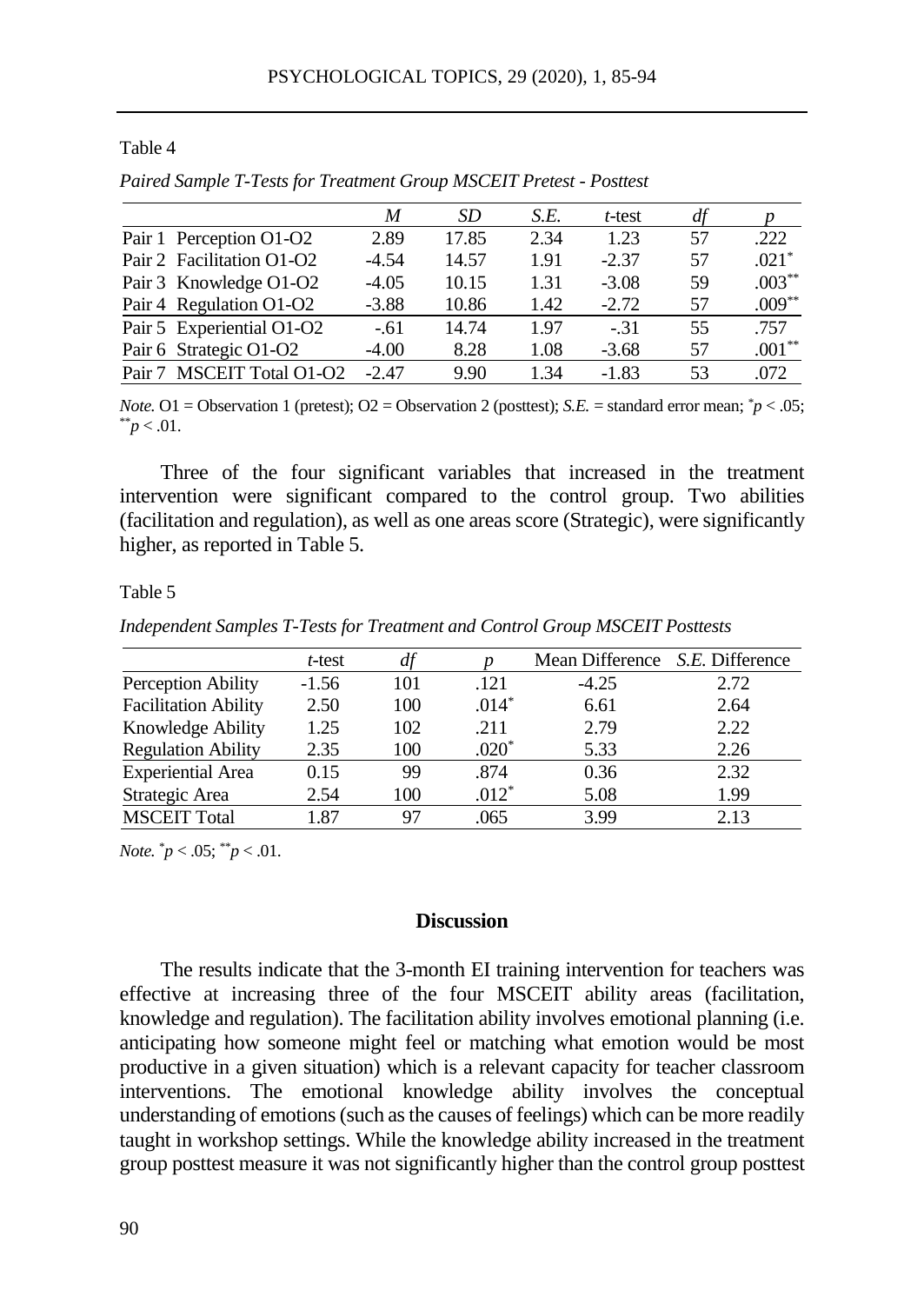suggesting that without intervention, some degree of emotion knowledge increased. Lastly, the regulation ability may be most relevant to classroom teaching in the form of managing students' emotions as well as teachers managing their own emotions during the day.

At the level of MSCEIT area scores, the Strategic Area significantly increased as a result of the intervention. This variable is derived from the knowledge and regulation abilities and therefore reflects the increases in both of those components. The strategic area overall may also reflect the extent of the teachers' interests in practical applications of classroom management. The relevance of such strategic area abilities for classroom management may have led teachers to be more focused on these abilities.

The perception ability did not increase in the treatment condition even though the workshops and follow up exercises were aimed at all four of the Mayer and Salovey (1997) abilities. One reason could be that EI perception appears to be more distinct from the other MSCEIT abilities as suggested in factor analytic examinations (Pellitteri & Lei, 2016). EI perception may be based more in temperament and rely more strongly on neurological processing than the other abilities which tend to involve greater cognitive processing (and thus be more sensitive to workshop training). Another reason could be that the experiential practice of EI perception abilities in preschool classes is minimal given the young children's limited range of expressed feelings and simple basic emotions (Lewis, 2016). Teachers may not have been challenged at recognizing affective cues beyond the primary emotions that are already within an adult repertoire.

The increase in EI abilities as a result of a short term (3-month) intervention is promising in that educational systems could impact teacher development without extensive resources or training. An identified need is to increase the salience of EI in education in Poland and such a cost-effective method could be important for this purpose. However, long term studies (e.g., Hagelskamp et al., 2013; Lynch et al., 2004) suggest that sustained EI interventions with students will have a significant impact and other studies (e.g., Brackett et al., 2011) identify teachers as one of several facilitating factors. While short term interventions may be desirable for school administrators with limited budgets and limited time for teacher development, long term teacher development interventions must be considered because of the promise of sustainability.

One limitation in this current study is the examination of preliminary data without long term follow up. It is therefore not known how long these increases in EI will last. This need will be addressed by a 2-year study that is currently in progress as part of the larger project by the Institute for Emotional Development in Poland. Another limitation of the current study is the potential carry-over effect on the posttest measurement after only a few months. There is little evidence from the literature to examine the sensitivity of this effect with the MSCEIT, however, the non-significant changes in the control group posttest suggest that this is not a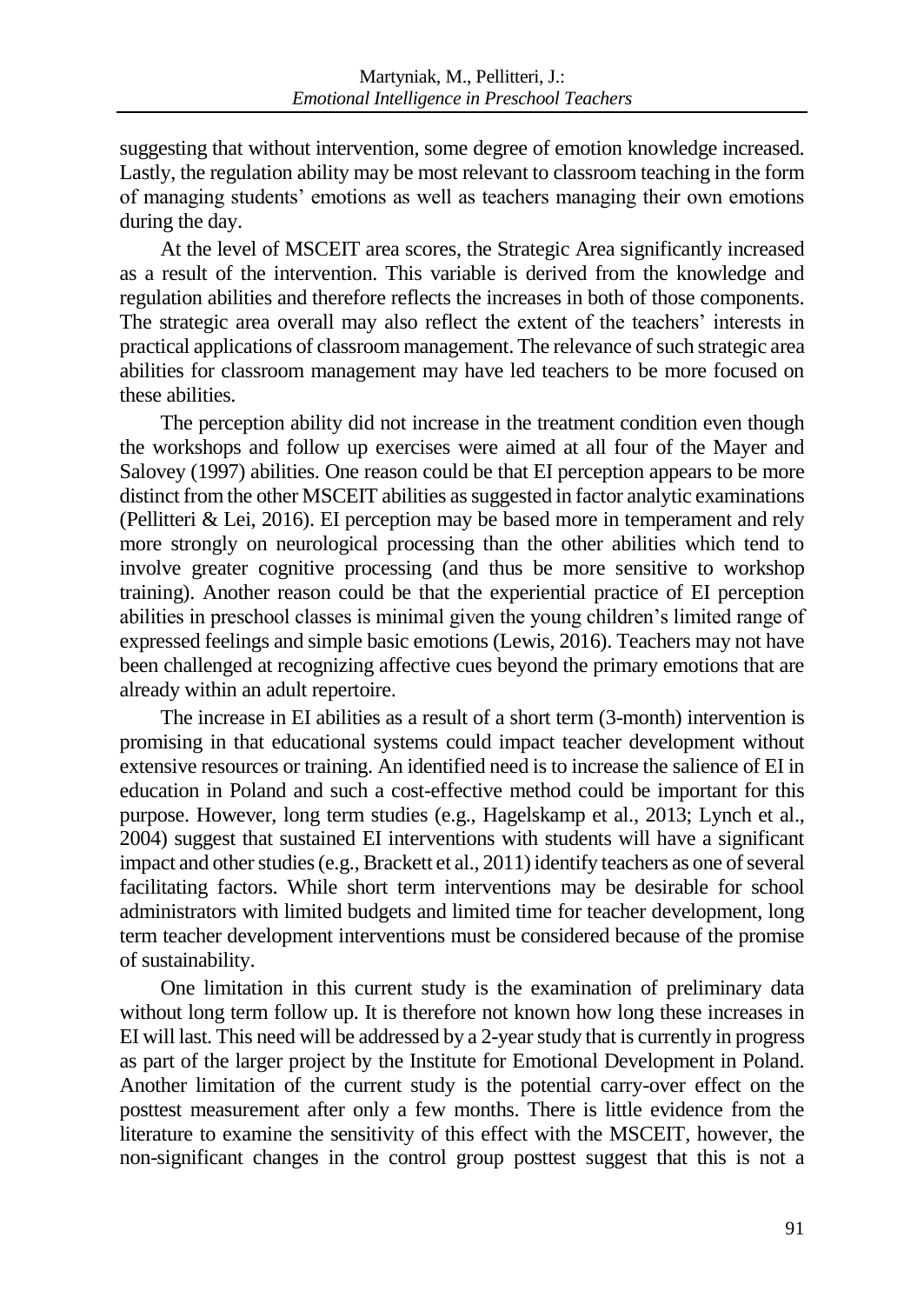confounding factor. This measurement issue will also be addressed in the 2-year study that conducts posttest assessment on a yearly basis. Lastly, the on-going 2-year studies will include multiple assessments of personality and class environment that will balance the limitations of this current study that only examined the dependent variable.

One direction for future research will be to examine the effects of teacher EI on students. While the short-term intervention was effective in increasing EI abilities, it is not yet known how teachers' abilities translate to student gains in Poland. Such influences will need to be examined in the context of classroom- and school-wide EI interventions that directly teach EI skills to students and that consider factors in the classroom environment. The on-going 2-year study aims to explore this effect.

Another area for future research is in the delivery of EI teacher training. The intervention had two major components, the three full-day workshops and the daily follow up. The former is a common format for most teacher training programs. However, it is believed that many of the gains in teacher EI abilities may have been sustained by the continued daily reminders and exercises that the teachers did over the four weeks following the training. Future research could involve a component analysis that compares this study's intervention with a workshop only group to ascertain the impact of the daily exercises. Teacher and student development can be parallel in that both involve learning processes, so sustained daily interventions will likely improve teachers' EI the way it impacts students' emotional learning.

#### **References**

- Brackett, M. A., & Katulak, N. A. (2006). Emotional intelligence in the classroom: A skillbased training for teachers and students. In J. Ciarrochi & J. D. Mayer (Eds.), *Improving emotional intelligence: A practitioner's guide* (pp. 1-27). New York: Psychology Press.
- Brackett, M. A., Reyes, M. R., Rivers, S. E., Elbertson, N. A., & Salovey, P. (2011). Classroom emotional climate, teacher affiliation, and student conduct. *Journal of Classroom Interaction, 46*(1), 27-36. http://www.jstor.org/stable/23870549
- Castillo, R., Fernández-Berrocal, P., & Brackett, M. A. (2013). Enhancing teacher effectiveness in Spain: A pilot study of the RULER approach to social and emotional learning. *Journal of Education and Training Studies, 1*(2), 263-272. doi:10.11114/ jets.v1i2.203
- Cohen, E., & Kaufmann, R. (Eds). (2005). *Early childhood mental health consultation.* Nashville: Vanderbilt University, the Center on the Social and Emotional Foundations for Early Learning.
- Dolev, N., & Leshem, S. (2016). Teachers' emotional intelligence: The impact of training. *International Journal of Emotional Education, 8*(1), 75-94.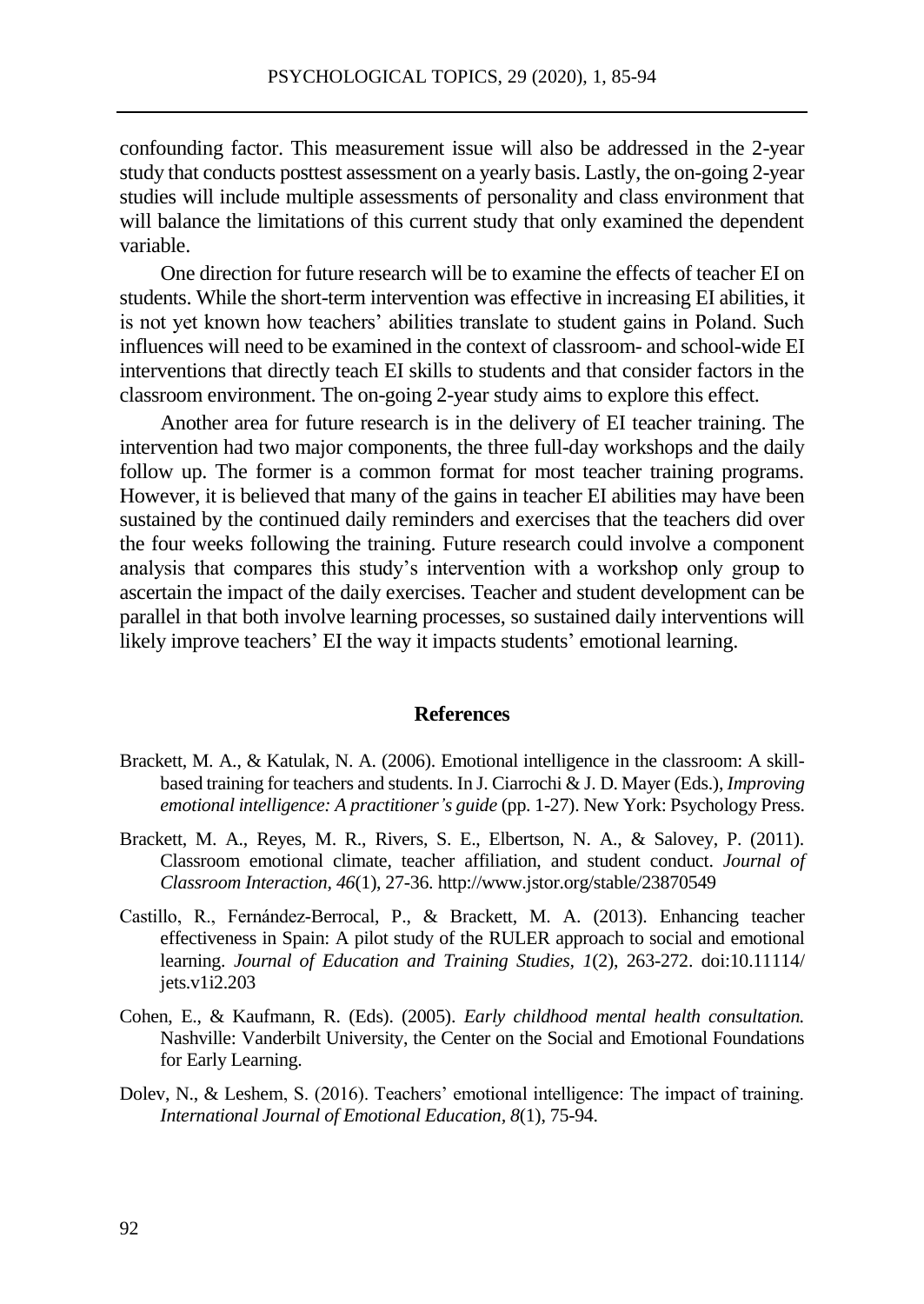- Durlak, J. A., Weissberg, R. P., Dymnicki, A. B., Taylor, R. D., & Schellinger, K. B. (2011). The impact of enhancing students' social and emotional learning: A meta-analysis of school-based universal interventions. *Child Development, 82*(1), 405-432.
- Frey, K. S., Bobbitt Nolen, S., van Schoiack Edstrom, L., & Hirschstein, M. K. (2005). Effects of a school-based social-emotional competence program: Linking children's goals, attributions and behavior. *Applied Developmental Psychology, 26*, 171-200.
- Gershon, P., & Pellitteri, J. S. (2018) Promoting emotional intelligence in preschool education: A review of programs. *International Journal of Emotional Education, 10*(2), 26-41.
- Goldstein, S., & Brooks, R. B. (Eds.) (2013). *Handbook of resilience in children* (2<sup>nd</sup> ed). New York: Springer.
- Hagelskamp, C., Brackett, M. A., Rivers, S. E., & Salovey, P. (2013). Improving classroom quality with the RULER approach to social and emotional learning: Proximal and distal outcomes. *American Journal of Community Psychology, 51,* 530-543*.* doi:10.1007/ s10464-013-9570-On-line
- Lewis, M. (2016). The emergence of human emotions. In L. Feldman Barrett, M. Lewis, & J. M. Haviland-Jones (Eds.), *Handbook of emotions, 4 th ed.* (pp. 272-292). New York: Guilford.
- Lynch, K. B., Geller, R. S., & Schmidt, M. G. (2004). Multi-year evaluation of the effectiveness of a resilience-based prevention program for young children. *The Journal of Primary Prevention, 24*(3), 335-353.
- Mayer, J. D., & Salovey, P. (1997). What is emotional intelligence? In P. Salovey & D. J. Sluyter (Eds.), *Emotional development and emotional intelligence* (pp. 3-31). New York, N.Y.: Harper Collins.
- Mayer, J. D., Salovey, P., & Caruso, D. (2002). *Mayer-Salovey-Caruso Emotional Intelligence Test.* Toronto, Canada: Multi-Health Systems.
- McCormick, M. P., Cappella, E., O'Connor, E. E., & McClowry, S. G. (2015). Socialemotional learning and academic achievement: Using causal methods to explore classroom-level mechanisms. *AERA Open, 1*(3)*,* 1-26. doi:10.1177/ 2332858415603959
- Palomera, R., Fernandez-Berrocal, P., & Brackett, M. A. (2008). Emotional intelligence as a basic competency in pre-service teacher training: Some evidence. *Electronic Journal of Research in Educational Psychology, 6*(2), 437-454.
- Pellitteri, J. S., & Lei, N. (2016). Which emotional intelligence: A comparison of measures and implications for counseling psychology*. Psychology Research, 6*(2), 57-68.
- Reyes, M. R., Brackett, M. A., Rivers, S. E., White, M., & Salovey, P. (2012). Classroom emotional climate, student engagement, and academic achievement. *Journal of Educational Psychology, 104*(3), 700-712. doi:10.1037/a0027268